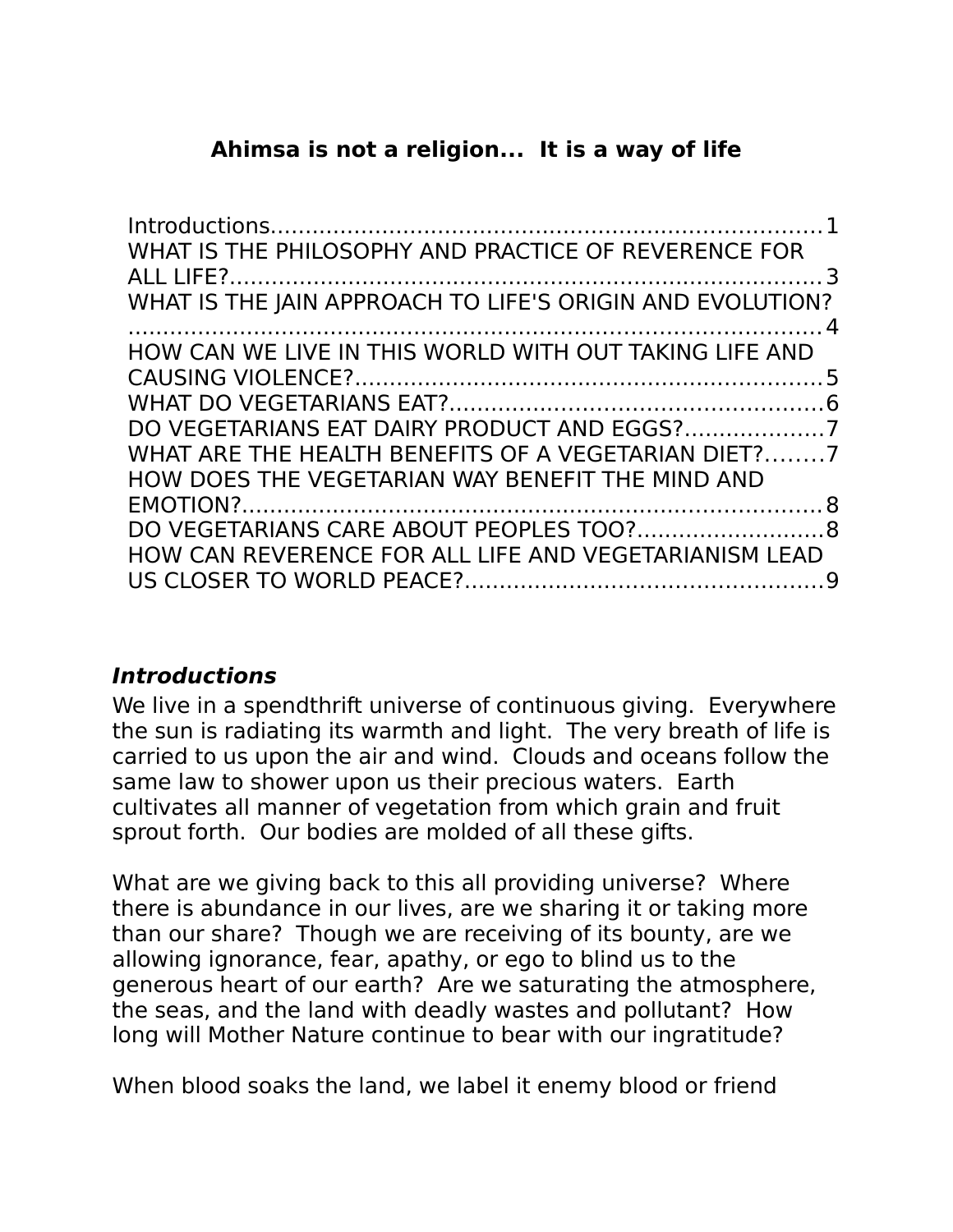blood, locking up or letting loose our emotions accordingly. In the same way, when the throats of helpless creatures are cut, human minds categorize, rationalize, and explain, cutting hearts off from natural compassion. Where has our human capacity for feeling and empathy gone?

Short though it is, our time on this planet can be valuable and meaningful, if we choose to discover and live by the laws of life. War, butchering, and all kinds of killing are abominations, antithetical to life. When we live in the cocoon of possessiveness, resentment, or cold heartened intellect, we support, whether we mean to or not, the machines of power and domination, exploitation and killing. We become accomplices in the large-scale destruction of billions of other human and non human lives who, like us, are equally eager to grow, fulfill their needs, and bring their lives to fruition.

What we need is a new dimension of thinking, a new directive for living. We need to perceive all planetary life as one interdependent family from which no living being is excluded. We need to experience the plight and pain of all living beings as if it were our own. Indeed, the pain of others is our own, for the consequences of neglect and apathy cannot be long in coming our way.

Such a philosophy and practice does exist. Known as Jainism, it originated thousands of years ago in prehistoric India and was transmitted by twenty-four exemplary individuals who left the well-worn ruts of thinking to discover the causes and cures of violence, greed, dogmatism, and war in the human psyche and in the world. Beginning with Adinatha (or Rushabhadeva) and ending with Mahavira (or Vardhamana) who lived from 599-527 B.C., each enlightened master or Jina rediscovered the immortal laws of life, placing Ahimsa or nonviolence first and foremost among them.

Mahavira matured his consciousness during twelve and a half years of silence, meditation, and fasting practices. The insights he shared during the next thirty years were gathered into forty-five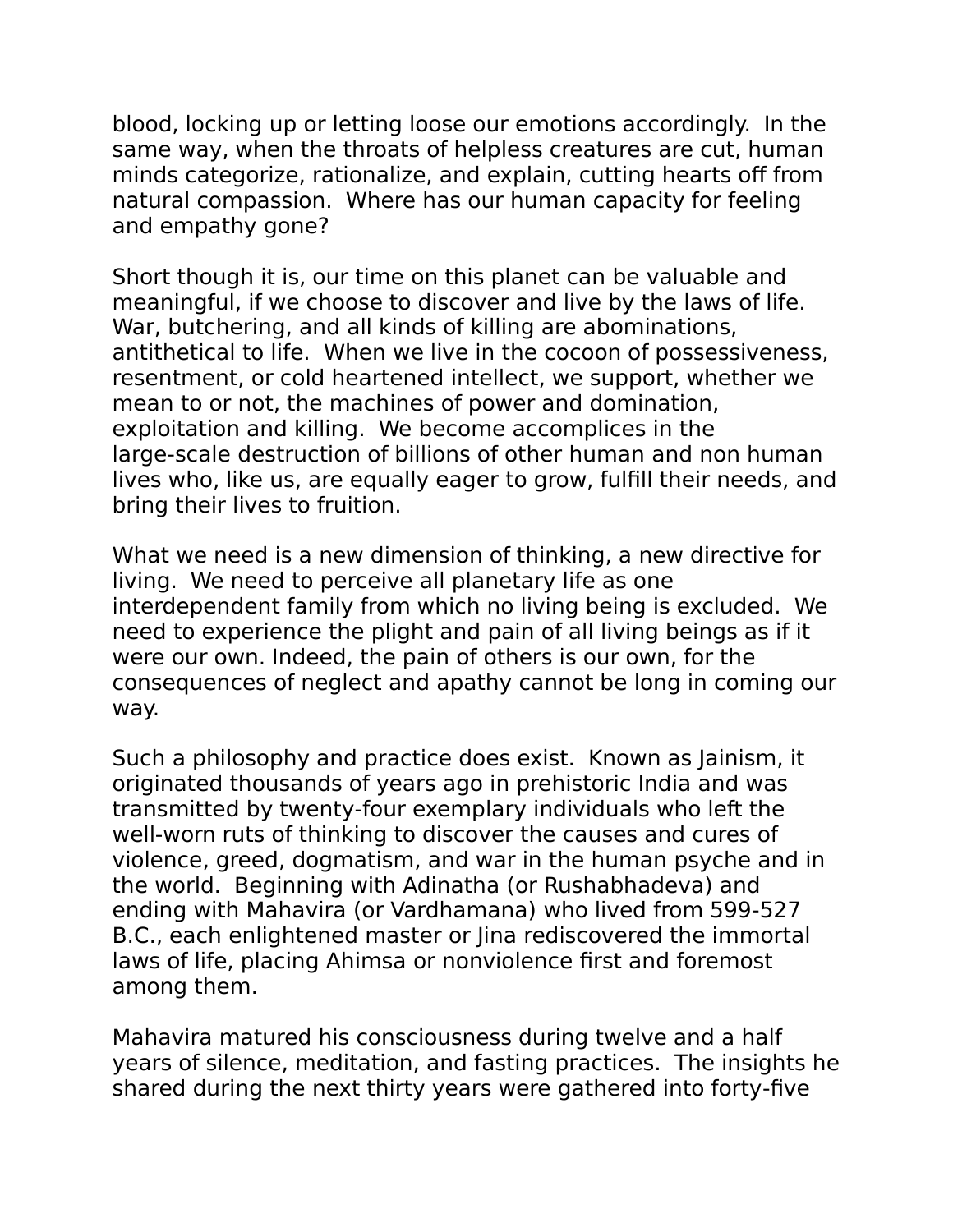books known as Agamas. Thanks to them, the heart of Jainism has been preserved. In one of the sutras, he spoke of Ahimsa in this way:

Unless we live with non-violence and reverence for all living beings in our hearts, all our humaneness and acts of goodness, all our vows, virtues, and knowledge, all our practices to give up greed and acquisitiveness are meaningless end useless.

Jains come from all faiths and all ethnic groups. What they have in common is the guiding of their lives my Reverence for All Life, a principle that includes pacifism and vegetarianism. Jains have been unique in the history of mankind in never having condoned war, the caste system, animal sacrifice, and the killing of animals for food, clothing, or any reason. As conscientious objectors, Jains relieve that anyone who would not harm an animal would be equally unwilling to shoot his fellow man. The Indian government respects this, and the four million Jains living in India today and thousands more living abroad are exempted from the draft.

Attesting to this rare heritage, American scientist Carl Sagan said in a Time Magazine, Oct. 2O, 198O interview:

There is no right to life in any society on earth today, nor his there been it any former time with a few rare exceptions, such us among the Jains of India. We raise farm animals for slaughter, destroy forests, pollute rivers and lakes until no fish can live there, hunt deer and elk for sport...

Mahatma Gandhi acknowledged the powerful impact the Jain philosophy of Ahimsa had upon his personal and political decisions. His example inspired pacifists around the world, including the Reverend Martin Luther King, Jr.

For generations, Jain teachings have teen transmitted from master to disciple. Present day philosopher, teacher, and spiritual leader, Pujya Shree Chitrabhanu, is now making this ancient philosophy available to a large number of people in countries beyond the borders of India. In his youth, after working with Gandhi for the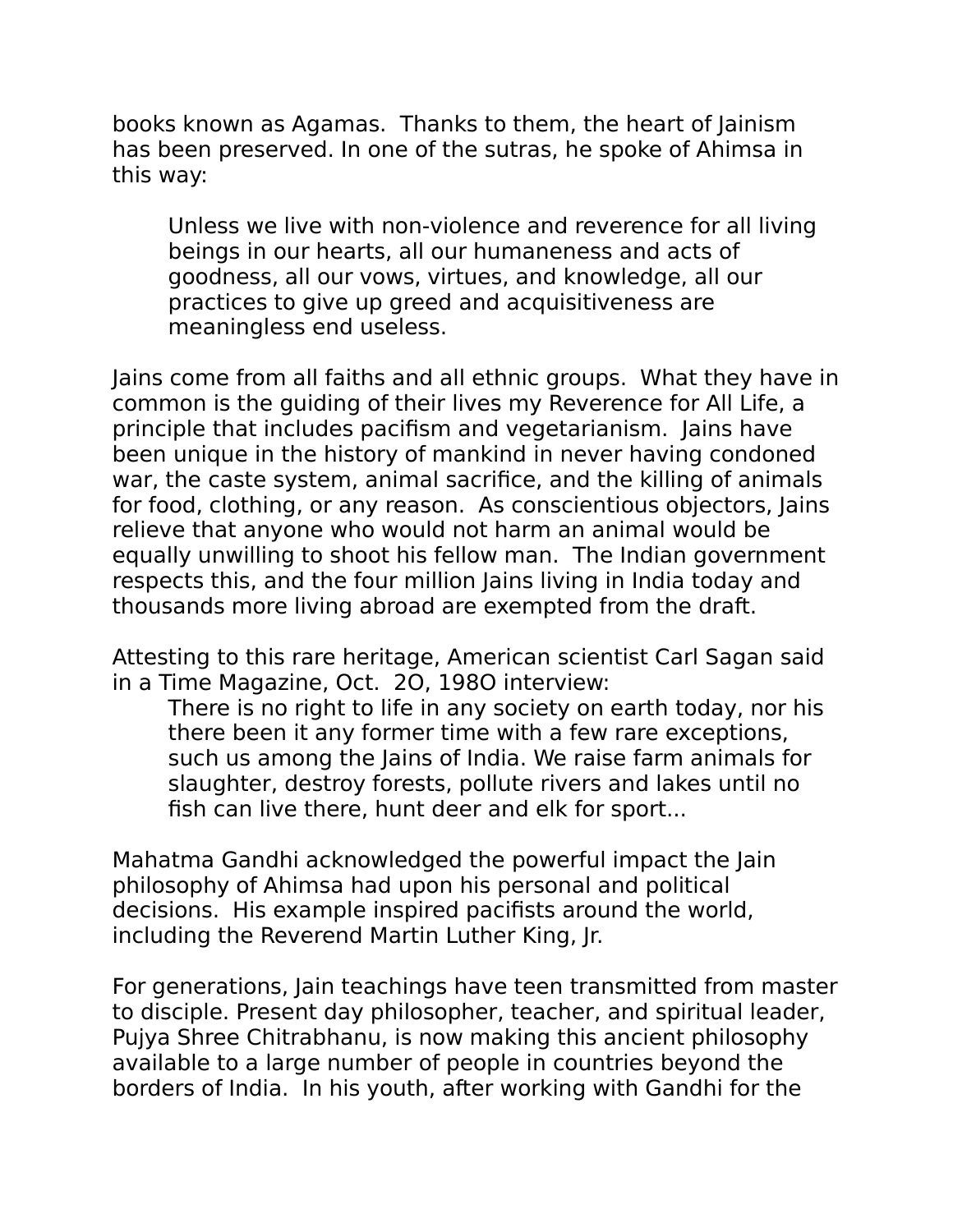freedom of India, he decided to become a Jain monk. Under the guidance of his master, he used the first five year for silence, meditation, and study. Leading the itinerant life, he covered thousands of miles on his bare feet, and in twenty eight years as a monk, became a beloved figure to his countrymen. Through talks in villages and towns, he inspired people to experience the miracle of their life and to lift their vision to a global purpose.

A contemplative who believes in translating humanitarian dreams into action, Shree Chitrabhanu founded (in 1964,) the Divine Knowledge Society in Bombay where he initiated social welfare projects, disaster relief work, animal shelters, and children's homes. He and his colleagues brought about an agreement with the legislators and butchers of Bombay to close the slaughterhouses each year on eight holy days celebrated my people of all faiths. In visits to Kenya, he has inspired the Indian community to raise funds to help fellow Africans who are handicapped and crippled, and those suffering from eye ailments. They opened free clinics and eye camps where volunteer Indian doctors removed cataracts from people who had relieved themselves incurably blind.

Through talks, books, and meditation centers, Shree Chitrabhanu is helping people worldwide to appreciate the sanctity of all life and to uproot the causes of war. For the sake of our children and all of planetary life, we seek to create a new dawn in human consciousness. We want to bequeath to all not only a planet and ecosystem free from man made suffering, bloodshed, and war, rut also the positive legacy of Reverence for All Life. It is our hope that this series of questions and answers will add to the momentum for peace in the world and contribute to it the clarity and harmony of the Jain approach.

--Clare Rosenfield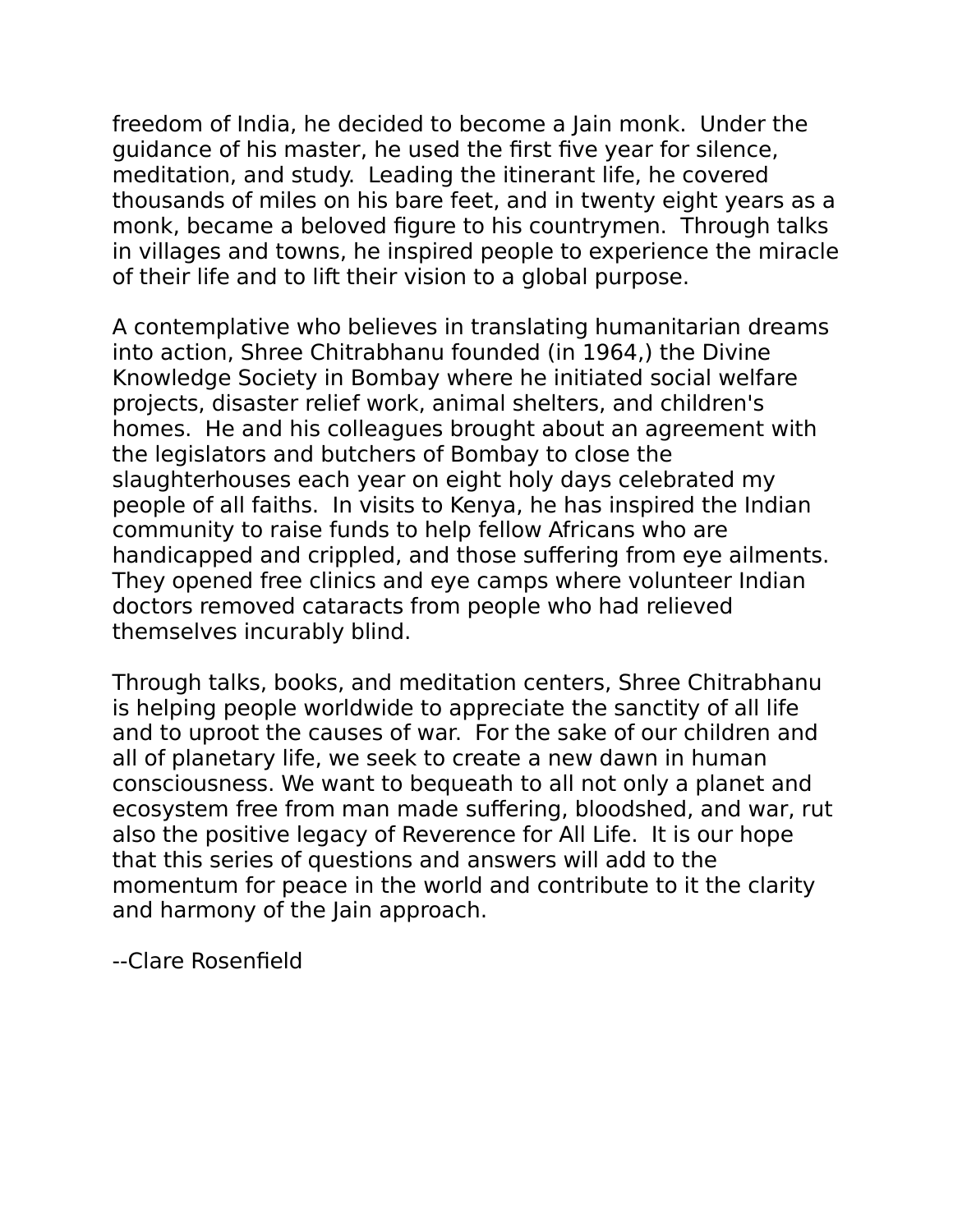#### <span id="page-4-0"></span>**WHAT IS THE PHILOSOPHY AND PRACTICE OF REVERENCE FOR ALL LIFE?**

More than twenty-five hundred years ago, Mahavira made a simple yet profound statement, based on the absorption of Non-violence into the fabric of his consciousness. He realized, "All of life is just like me. I want to live. So do all souls, all living beings. The instinct of self-preservation is universal. Every animate being clings to life and fears death. Each of us wants to be free from pain. So let me carry out all of my activities with great care not to be harmful to any living being."

The philosophy of Non-violence is a living practice. More than refraining from violence, it is a deep Reverence for All Life. It starts by cultivating a genuine respect for oneself; one's consciousness or life force, and for each of its supportive elements the body, mind and emotions. We come to realize that our life force is precious and that we are here to respect and reveal its innate wisdom. It is a process of taking care of both our inner being and the material envelope in which it dwells. Like a mother nurturing the development of her child, we do what is healthful and helpful for our spiritual growth.

Most of us are not used to treating ourselves with gentleness and love. It requires a conscious decision. The practice of Reverence for All Life begins with a decision not to take any hurtful influence into our body or mind. This is called samvara, stoppage, or stepping apart from the rat race, discontinuing Pain creating habits, and re-evaluating one's life.

The automatic and mechanical aspects of living cease to rule us when we activate our faculty of observation and self-inquiry. We take time to notice the universal law of cause and effect and how it is functioning as a precise computer in our lives. There is a real connection between the vibration we send out and the pain or pleasure we receive. When we radiate loving, kindness, joy, and friendliness, that multiplies and comes back to us. Violent thoughts are as real as the tangible world. They, too, return to us.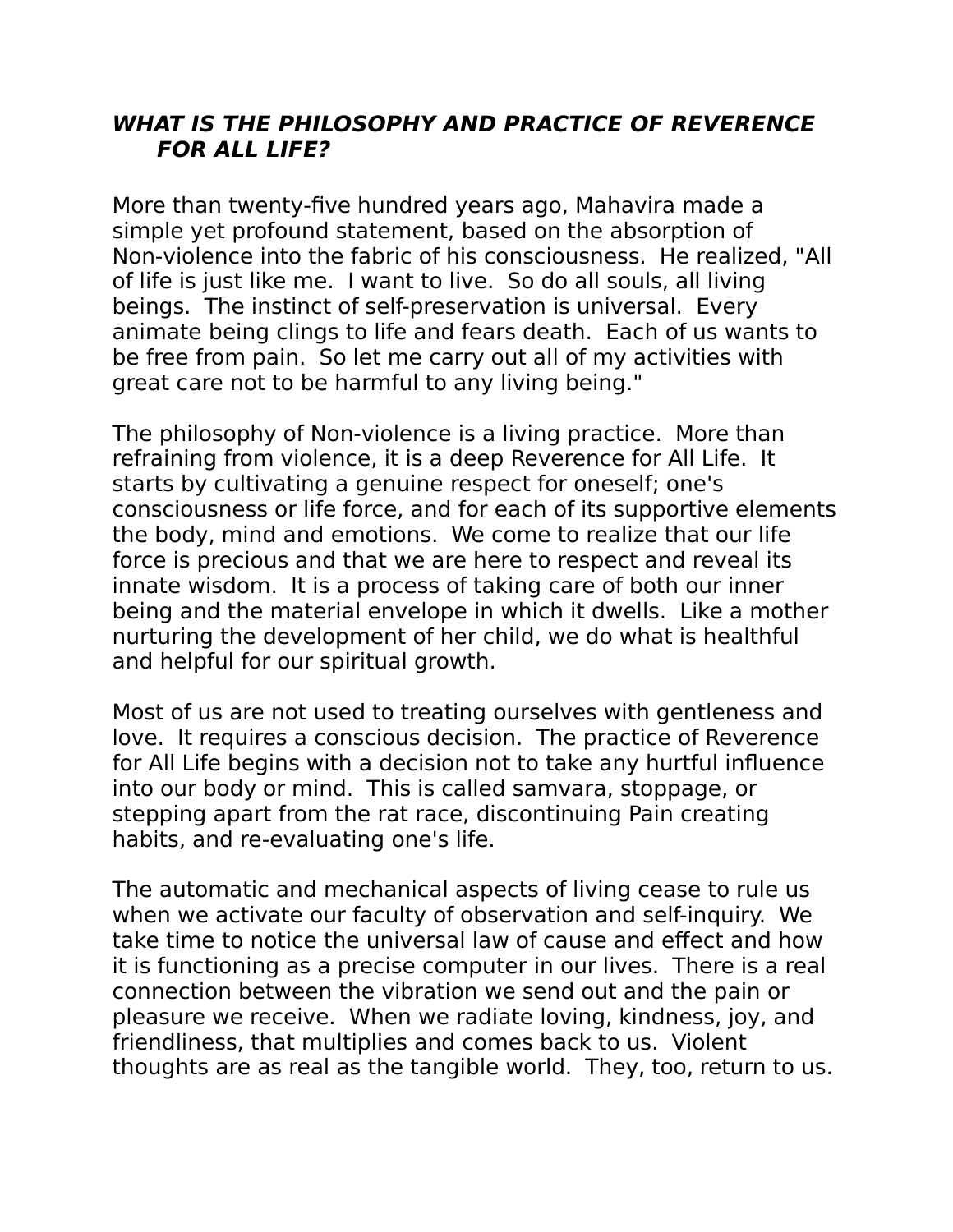When anger, jealousy, or unfulfilled ambitions goad us, the one whom we damage first is our own self. This is equally true of harsh, slanderous, or critical speech. It works like a match stick; before it ignites something else, it burns its own mouth.

Through the practice of self-respect, we recognize that our peace is the most precious thing in the world. Before hating, judging, or treating anyone as an inferior, we check ourselves. Before buying or using any product, we ask, "By my action, am I causing any living being to pay a price in pain? Directly or indirectly, am I causing a life to be lost?"

We take the help of meditation to know and remember what we really are. In our natural state, our soul is nothing but love, energy, peace, and bliss. Gradually we glide to a peak of realization and joy, exclaiming, "I am life! I am a living conscious energy! I feel my life force moving in all my limps and awakening all my cells with awareness!"

\* \* \*

At the heart of the experience of self-reverence, we realize that the same energy, which is pulsating in us, is also vibrating in all living beings. When this awareness dawns, we see through a new set of eyes. We feel an uninterrupted connection from our innermost being to the soul force alive in all.

This experience enables us to recognize, in Shree Chitrabhanu's words, "that the universe is not for man alone. It is a field of evolution for all of life's forms. Jainism teaches that life is life, not only in people of all lands, colors, and beliefs, but is of the same sacred quality in all creatures, right down to the tiny ant and humble worm. Consciousness exists in everything that grows, regardless of the size of its form. Though different forms are not the same in mental capacity and sensory apparatus, the life force is equally worthy in all."

From the moment this awareness becomes a par of our daily life, we find that traits and habits, which used to limit us fall away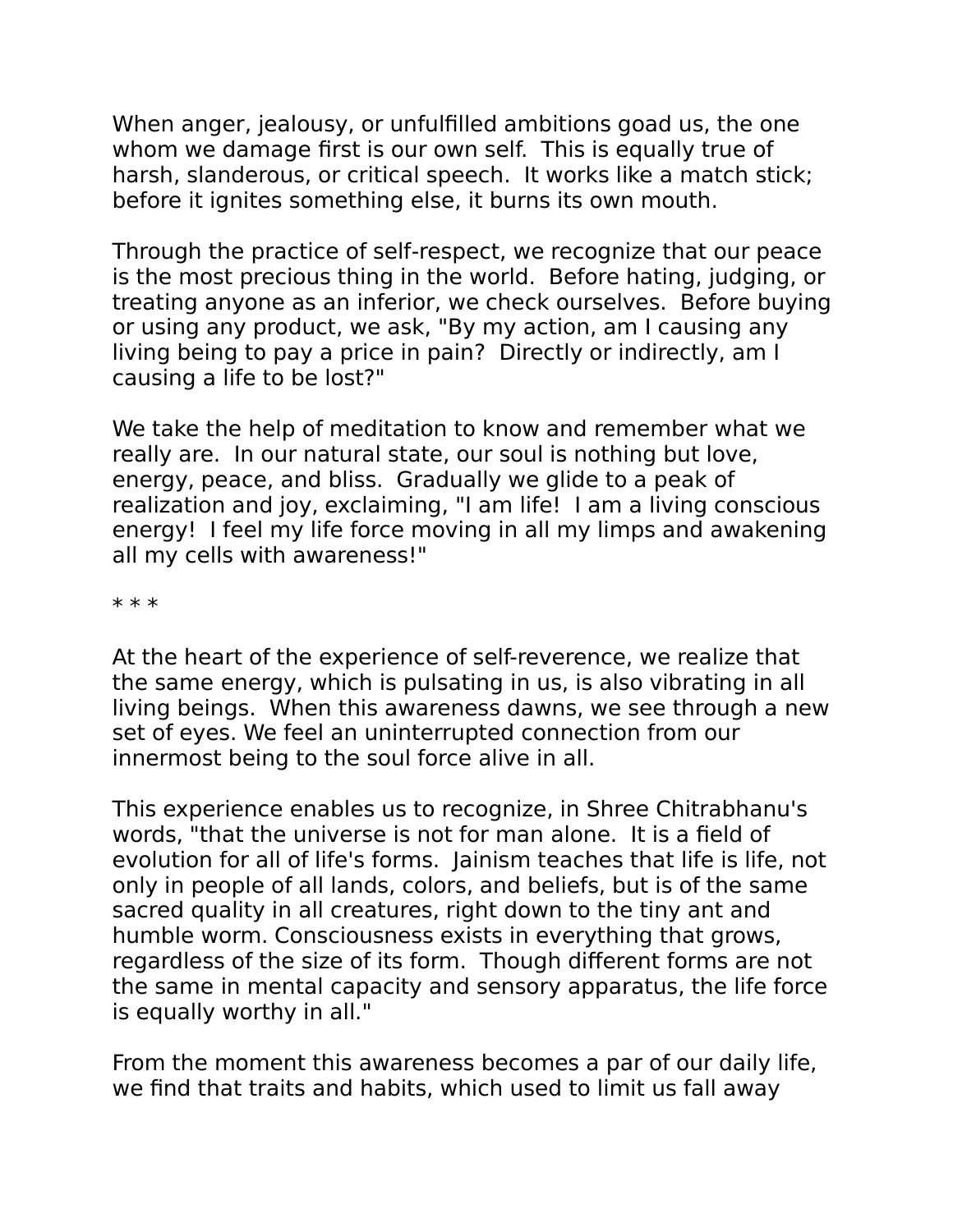naturally. We are no longer able to invite pain and disease to our bodies through uninformed eating habits. The vegetarian way of life becomes a natural outcome of inner understanding.

At the same time, it becomes imperative for our well being and continued evolution to forgive, drop and forget those painful vibrations we may still be carrying in our mind. With courage and compassion, we can remove them. It is a gradual process. If we realize that the hurts and scars from the past came to us our own invitation, we can stop focusing on blaming and retribution. Once we take responsibility for our own pain, we can transcend it. We can see its purpose to act as compost, breaking open the harsh outer shell of our heart and helping the soft flower of compassion and kindness to blossom.

In this way, the trials of life become fuel for our growth, and we come closer to our goal, Self-Realization. As an instrument tuning itself to the right key, we tune ourselves to Reverence for All Life. By doing everything we can to minimize violence and pain to life, we enjoy living with a cleansed consciousness and a light heart.

#### <span id="page-6-0"></span>**WHAT IS THE JAIN APPROACH TO LIFE'S ORIGIN AND EVOLUTION?**

Jain masters hold that in each living being there is a partnership between the energy of matter, which has no consciousness, and that of soul, which is conscious. Without the latter, the former would be inanimate. Because of the dynamic impact of soul force in the body, it grows and evolves. Both energies, matter (atom) and atma (soul) are considered to be the permanent constituents of the universe, without beginning or end in the sense that matter continually changes, regroups its molecules, and decomposes but never disappears, and soul keeps on evolving until it reveals its true identity and becomes fully liberated from the gravitational pull of matter and mind. The idea of creation is not a question here. Matter is, was, and will be, in one form or another, and soul is, was, and will be, dwelling in a body until its ultimate release.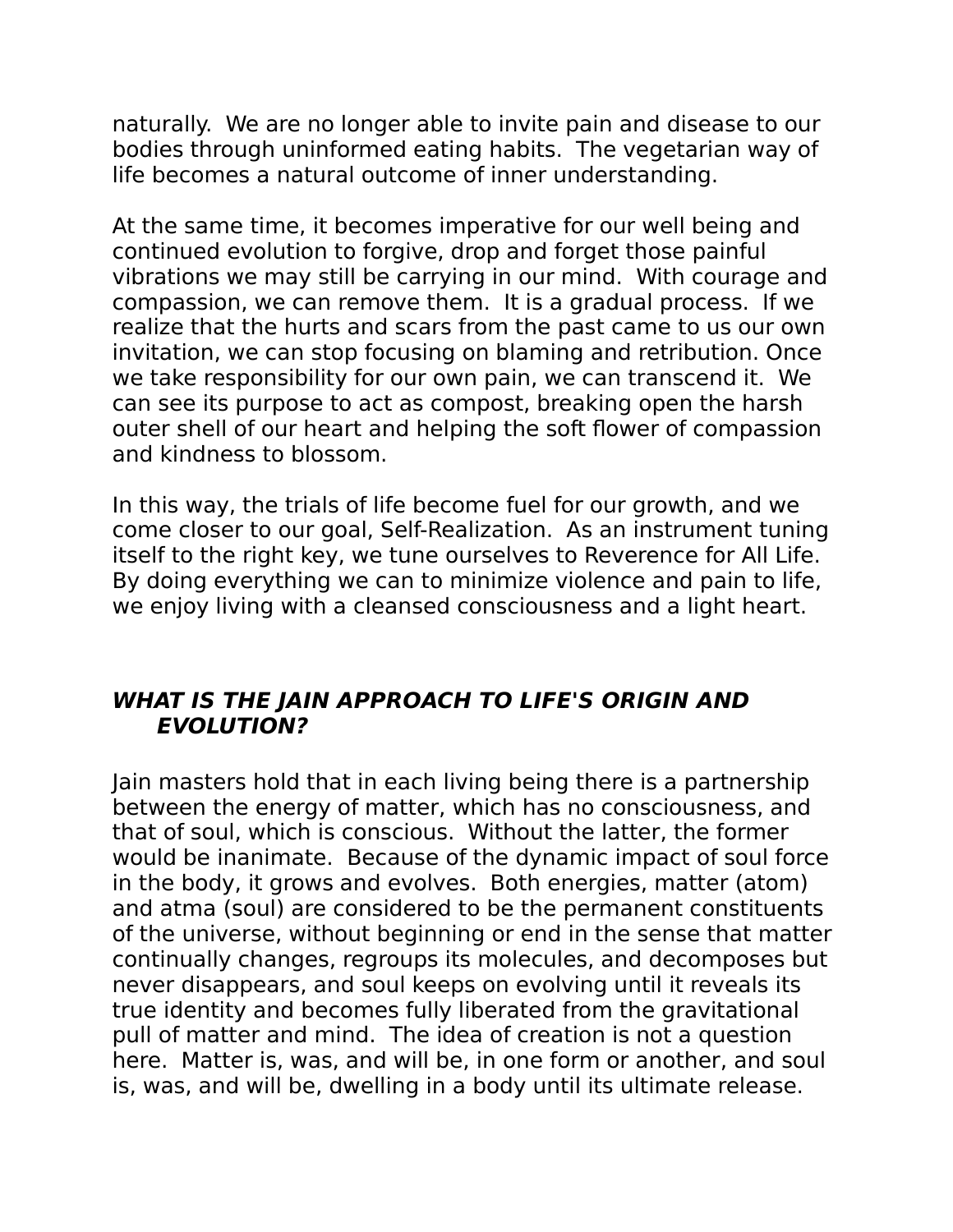\* \* \*

When Jains speak of evolution, it is primarily of consciousness, an unfolding of the divine potential through loving, kindness and awareness. It is experienced as an ascension to merge with those who have already reached the pinnacle and whose fragrance of universality perfumes the entire cosmos everlastingly.

Our physical evolution follows according to this inner refinement. Just as milk and water becomes indistinguishable in a mixed form, so soul and matter seem to be inseparable while they are participating mutually in a continuous process. When we become aware that we have been journeying from beginning less time from one form of life to another, from one lifetime to another, our life's purpose becomes clearer. Also, our compassion for less developed life forms is increased. We realize that we too, had to pass through those stages. Once we were among them; one day they will be among us.

When we discover that as humans, we are now at the highest rung of the evolutionary ladder, a new gratitude overwhelms us. We are no longer helpless. We can take charge of our lives and take the last step of evolution consciously. For that, we work toward freeing ourselves from remnants of previous instinctive stages; ignorance, anger, greed, fear, competitiveness. We stop generating pain and start regarding each other with reverence and respect. Prosperity consciousness replaces emotional aridity, and an appreciation of the universe's bounty erases the feeling of poverty and lack.

#### <span id="page-7-0"></span>**HOW CAN WE LIVE IN THIS WORLD WITH OUT TAKING LIFE AND CAUSING VIOLENCE?**

In Jain philosophy, the answer lies in taking care to minimize the harm one does and to direct one's actions with the intention to revere live. This requires vigilance, awareness of motives, and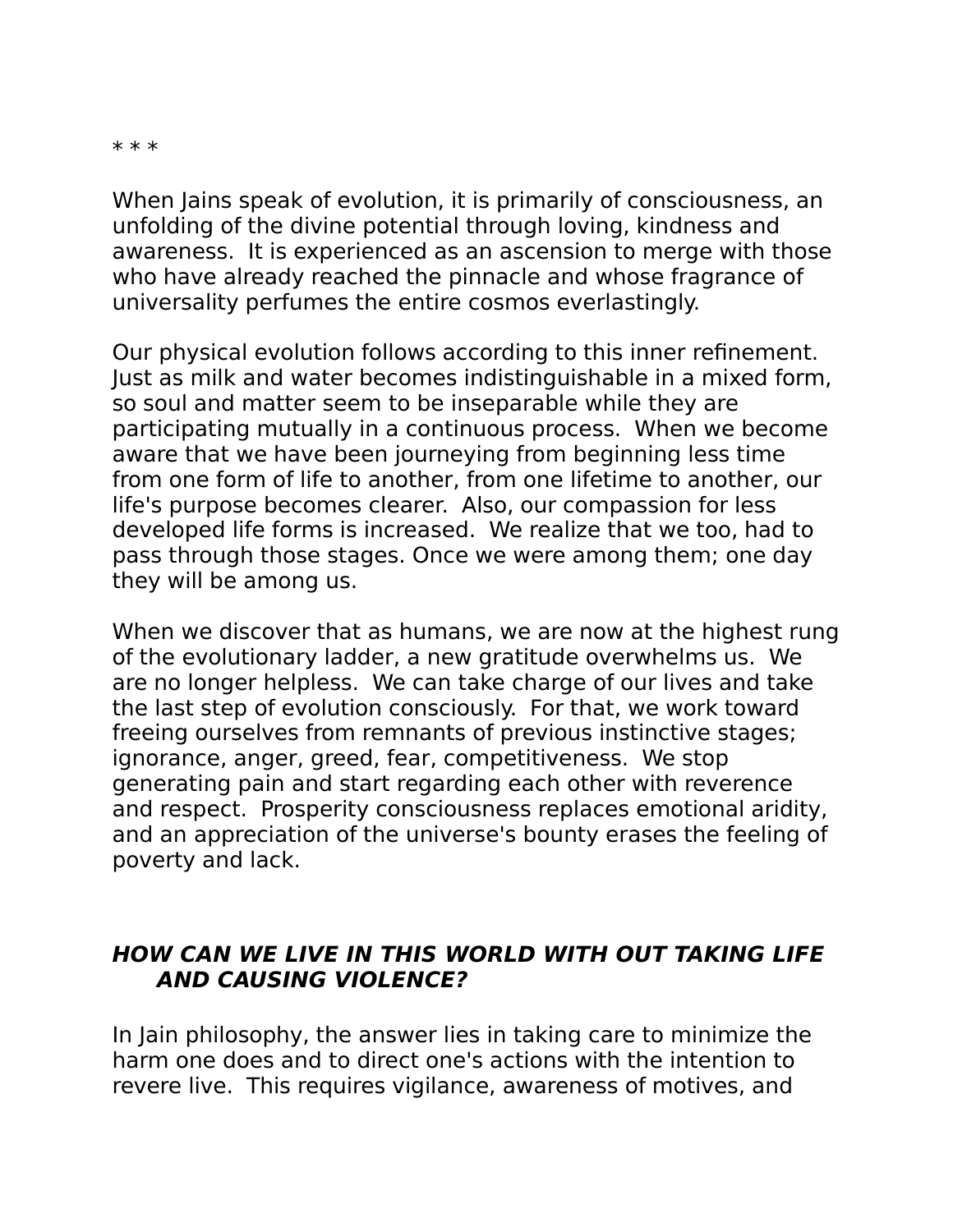fearlessness to live in tune with nature's laws. The underlying feeling is not to inspire fear in any living being; it is opening one's heart to life. Intention is what counts. Living in reverence means not condoning or consenting to any form of violence, even if someone else is willing to be the active perpetrator. It also means trying to prevent it before it happens, and trying to stop it once it has begun. Throughout history, Jain monks have tried to stop priests from other religions from dragging animals to altars to be sacrificed. Under Mahavira's gentle influence, many kings abolished in their lands slavery, the caste system, degradation of women, hunting, butchering, and sacrificing of animals, and many people were inspired to live in Ahimsa and Non-violence.

\* \* \*

It is true that just my breathing, using water, treading on earth, and taking plants as wood, we ore causing lives to be lost. The emphasis lies in reducing to a minimum the harm we do in order to survive.

We have to make a choice. Rather than take the flesh and blood of animals who have already evolved all five senses and a highly developed brain, whose nervous system and emotional life are so similar to ours, and in whose veins blood runs, as in our own, we sustain our bodies with the help of the bloodless plant kingdom, which has not yet developed any of the senses of taste, smell, seeing, or hearing.

The more sensory apparatus, the more a life form can be sensitive to pain. Since fish, birds, and animals are equipped in this way, we refuse to be a cause to their agony and pain. Also, when we observe how dearly animals cling to life and struggle to survive, how much they are dominated my fear, we drop any notions of using or exploiting them. We feel for their helplessness in the face of man's gluttony, greed, and callousness; we want to see them live unmolested.

\* \* \*

Most vegetables are harvested at the end of their natural life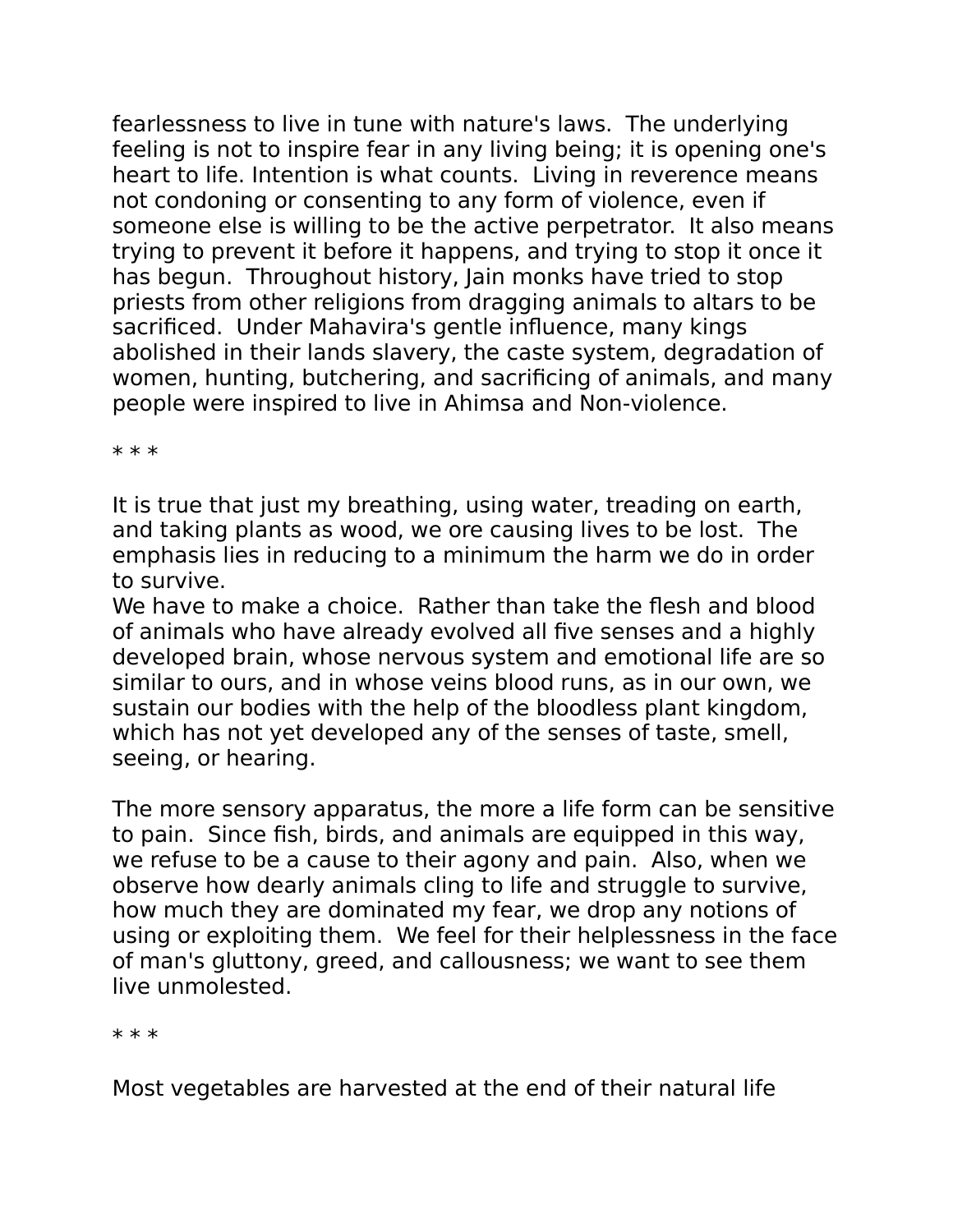cycle. Many of them, such as berries, melons, beans, peas, squash, okra, pumpkins, nuts, and fruit from trees can be picked without uprooting the whole plant. Nevertheless, we realize with humility that every fruit, leaf, grain that we end on our plate had to lose its life in order to give us life. Without the plants to whom we are helplessly bound, we would not be able to survive, and therefore, to evolve. That is why Jain Monks recite this blessing before the daily meals:

Aho Jinehim asavvajja vittisahuna desiya Mukkha Sahara heoosa sahu dehassa dharana.

O Jinas! What a wonderful teaching you have given us! You have taught us to take only that food which is innocent, benign, and healthy, because it has not been procured through causing bloodshed.

You have taught us to know why we eat, to sustain the body, end to do so for one main reason, to unfold our life and reach ultimate liberation.

With this sense of appreciation, we eat with respect and restraint, without taking more than we need. And we say, as the native Americans did, "Dear plants, some day our bodies will return to you, to become food for the nourishment of your roots."

# <span id="page-9-0"></span>**WHAT DO VEGETARIANS EAT?**

The staples of a vegetarian diet are grain, legumes, vegetables, fruit, nuts, and seeds. Protein complex mentality is achieved easily through a wide variety of combinations, in particular grains and legumes. Legumes such as lentils, split peas, chick-peas, soy, kidney, slack, white, and mug weans can be turned into soups, baked preparation, and veggie burgers, and served with whole grains such as rice, barley, corn, wheat, millet, oats, and others. The nutrition minded mother can create nut and seed butters from sun-flower, sesame, cashew, almond, and other sources for school lunches on whole wheat bread. Sandwich spreads made from soy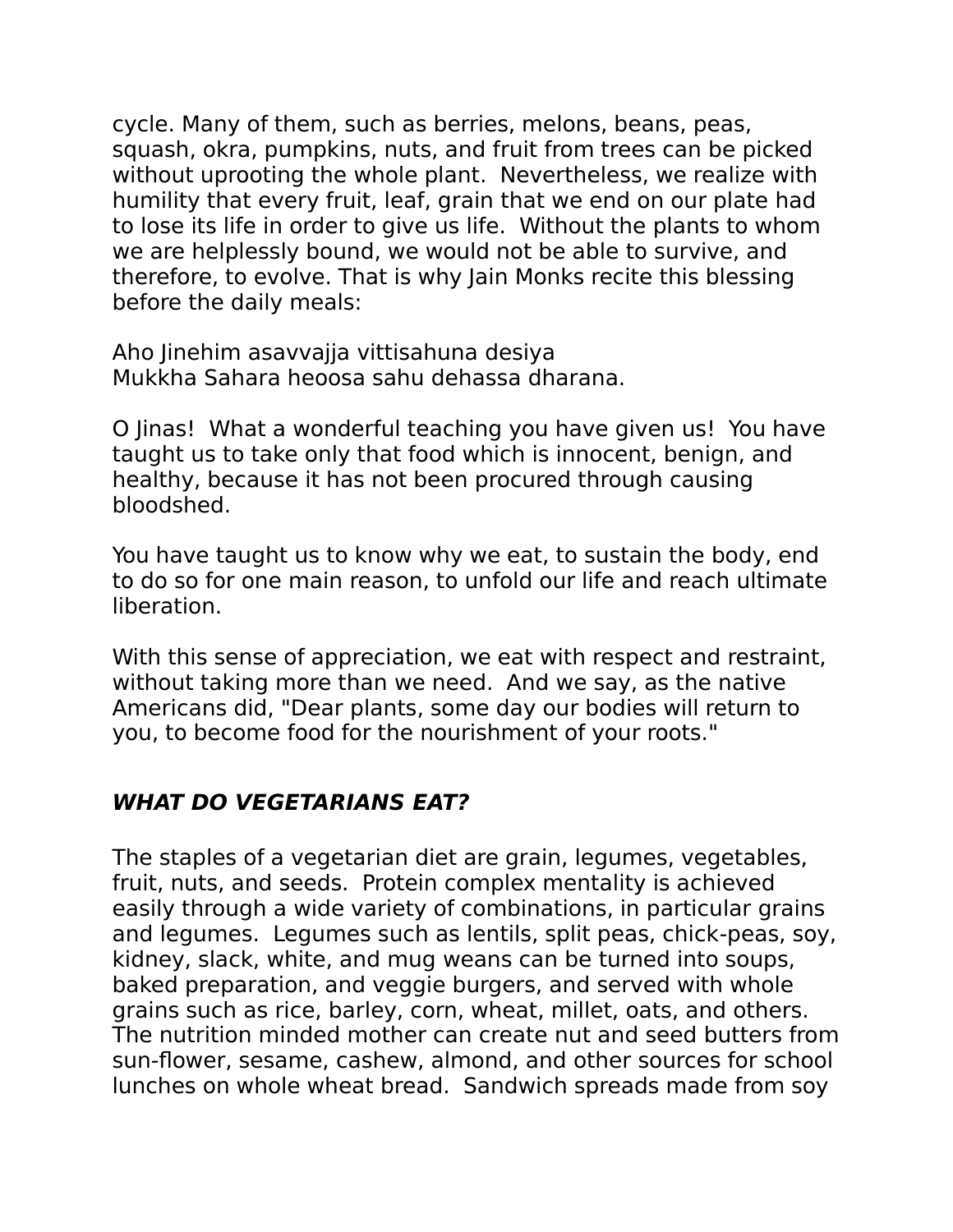tofu, avocado, and hummus, for example, also go a long way as dips or as salad dressings. The above mentioned foods are high quality proteins which supply a wide range of vitamins and minerals.

We do not need as much protein as we have been led to believe. In fact, too much, as found in a meat centered diet, creates excessive uric acid, a burden on the system and a breeder of disease.

Many raw vegetables; cabbage, carrots, beets, squash, and celery can be grated or sliced and added to mixed greens with fresh tomatoes, peppers, sprouts, and sunflower seeds. Avocado has been lauded as a complete food. Iron rich green leafy vegetables, squashes, broccoli, cauliflower, potatoes are among the most nutritious vegetables to be baked or steamed. Fruits in season are nature's vitamin supplements and for some people, the staple of their diet.

When plants are the direct source of nourishment, they provide the most efficient fuel for maintaining the body in a state of well-being. Witness the elephant, bull, gorilla, and horse, along with many other of the strongest animals; all are vegetarians, gaining their nutrients from plants; we can also. Plants receive energy directly from the sun, air, water, and soil, which gives them the capacity to transmit vitality and energy to us. By the time plants have been digested by animals, their original energy has already been used up by the animal. Humans who ingest flesh foods are therefore taking in a second-hand, devitalized form.

\* \* \*

# <span id="page-10-0"></span>**DO VEGETARIANS EAT DAIRY PRODUCT AND EGGS?**

Vegetarians who use dairy products are called lacto vegetarians. Butter, milk, yogurt, and cheeses made without rennet (inner lining of the stomach of a calf or pig used to harden cheeses) are used in a supplemental way, not as a basic staple of the diet. Most vegetarians do not want to use fur, leather, cosmetics, silks,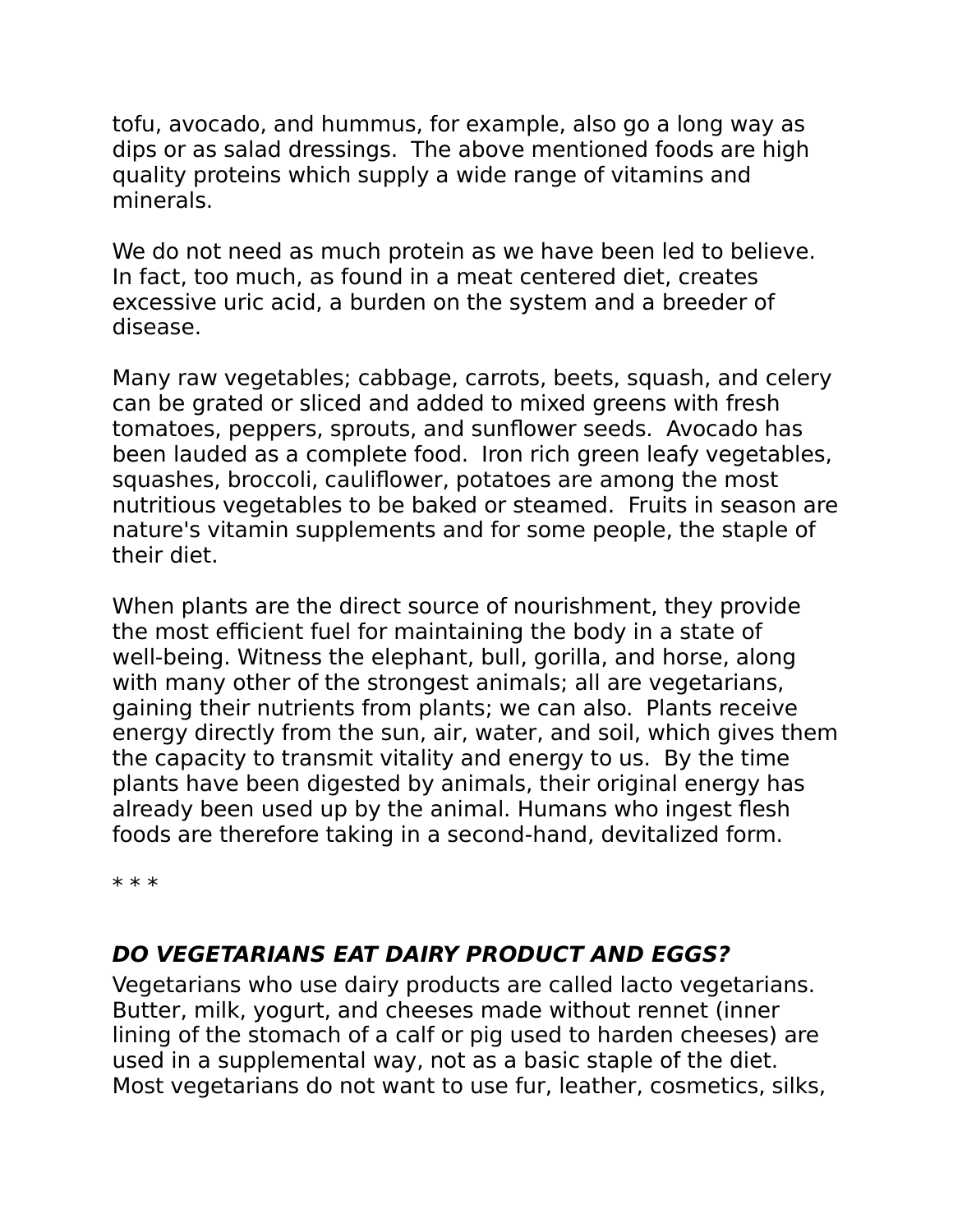and other products derived from animal exploitation; those who do not use dairy products or eggs either are total vegetarians, or vegans.

In particular, vegans believe that cow's milk is meant for calves, not humans.

In affluent countries where dairy foods are produced in excess to the demand for them, there are many injustices and cruelties which vegans refuse to support. Calves, for example, are separated within forty eight hours from their mother, never having a chance to suckle or know their mother's love. A deep pain is carved in both mother and calf. Tears and endless mooing bear witness to this.

Male calves born in a dairy herd are relegated to the veal industry to spend sixteen weeks in nearly total darkness, confined in small indoor pens and fattened on iron deficient gruel which deliberately renders them anemic and listless so as to produce white, tender meat. In nations where cows, buffalos, and goats are not separated from offspring and where milking is done humanely, milk products are accepted by many vegetarians willingly.

Vegetarians who eat eggs are called lacto-ovo-vegetarians. To avoid taking life, such vegetarians would not eat fertile eggs. As a symbol of potential life, eggs are not a part of the diet of strict vegetarians. In countries where factory farming methods confine twenty thousand or more laying hens in one single warehouse, the resultant suffering, neurotic behavior, unsanitary and diseased conditions make most vegetarians shun even the infertile egg.

\* \* \*

# <span id="page-11-0"></span>**WHAT ARE THE HEALTH BENEFITS OF A VEGETARIAN DIET?**

More and more doctors throughout the world are ending that those who eat a high fiber, plant based diet are automatically eating less cholesterol and fat, and are less likely to become victims of heart attack, cancer, high blood pressure, hypertension,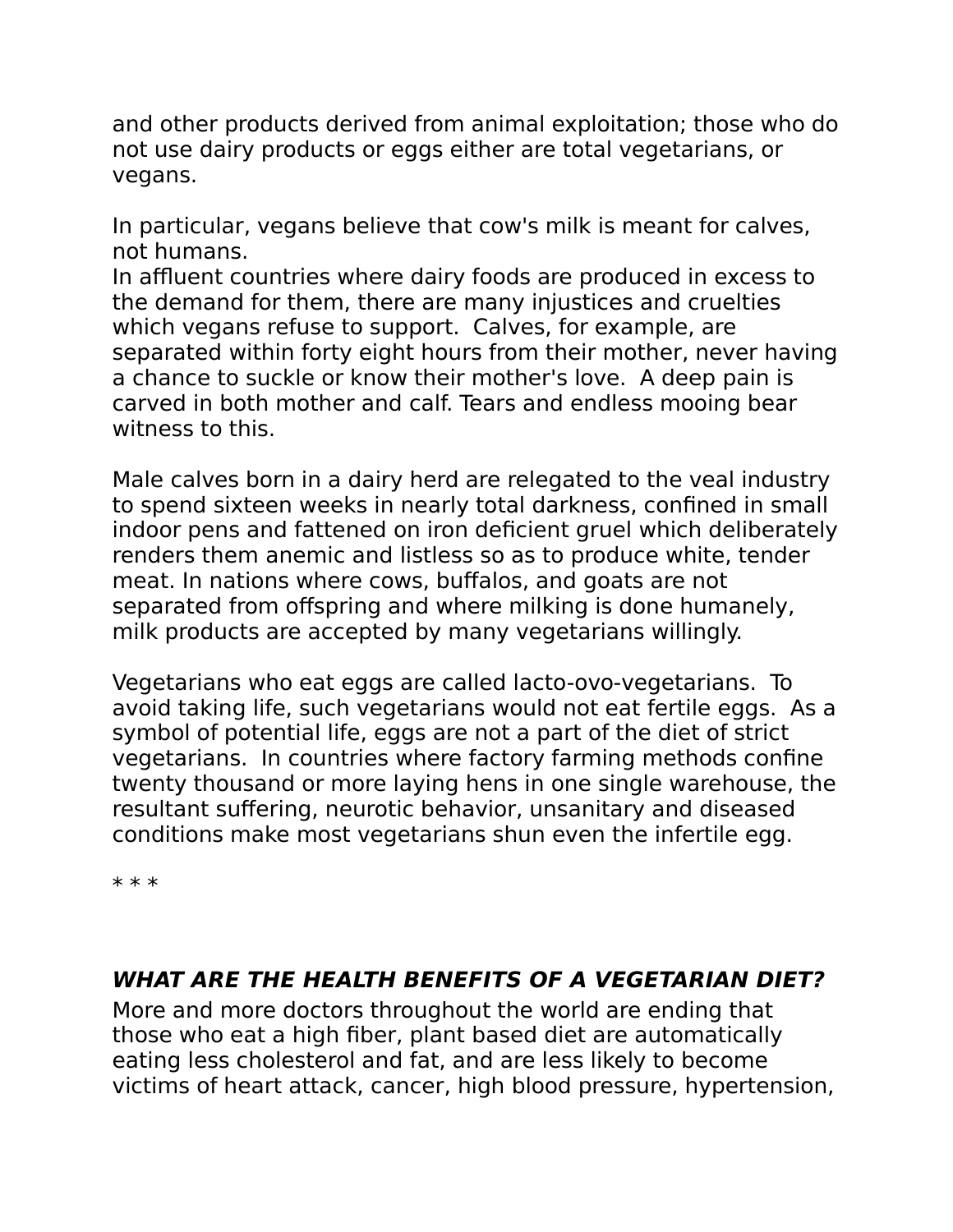and other diseases. Studies reveal that the lower one eats on the food chain, the less pesticides and chemicals one ingests and retains. Highly toxic concentrations of sodium nitrites, arsenic, antibiotics, and growth stimulants (DES, for example, which has been banned in thirty two countries) which are added to feed grains are retained in the flesh of cows, pigs, sheep, chickens, and others. New breeds of antibiotics resistant bacteria which are created present another human health hazard. Synthetic chemicals, mercury, and toxic wastes from industrially polluted waters are found to be highly concentrated in fish and shellfish.

Even in one's senior years, health and clarity of mind can be enjoyed when the body is nourished with pure and bloodless food. These results are the rule, not the exception. An old age lived in sickness, senility, and boredom is not inevitable in human life. If we live properly, respecting the body's need for enough water, rest, fresh air, and exercise, and if we tune in to which foods are best assimilated and most nutritious for us, we can remain healthy and energetic till our last days. When we live in vitality and reverence, our body becomes our temple, radiating well-being and harmony.

\* \* \*

#### <span id="page-12-0"></span>**HOW DOES THE VEGETARIAN WAY BENEFIT THE MIND AND EMOTION?**

The right nutrition nourishes not only physical health, but mental, emotional, and spiritual health as well. Shree Chitrabhanu points out, "Whatever we eat permeates in all our cells, including the brain cells. If the body is sustained by flesh, which retains the vibrations of fear and terror from the moments of slaughter, how can one have a serene and clear feeling of peace of mind? How can we develop a tender and compassionate heart if we are indifferent to the spilling of blood?"

Not that those who eat with compassionate awareness automatically become peaceful; vegetarianism complements efforts to rid thought and deed of the power struggle and subtly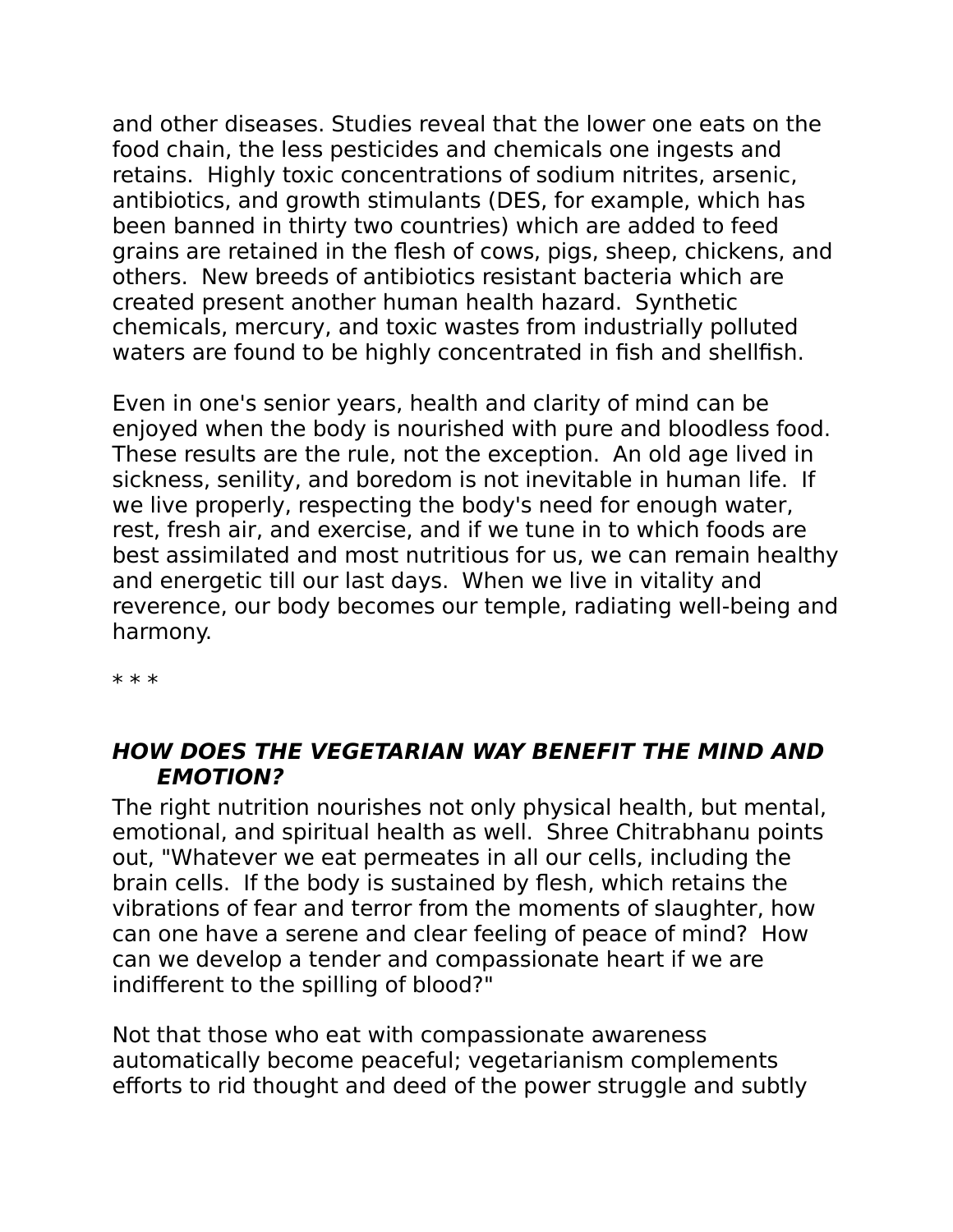unloving attitudes. For most people, one look into the eyes of a mother cow being dragged away from her baby would be enough to melt their hearts. It would be impossible not to think of one's own loved one being snatched away, violated, and killed. Concentration camp survivors cannot help being reminded of human torture when they see animal exploitation.

By choosing foods which entail the least possible harm, we reverse the desensitization process which numbs feelings. Just knowing that in some small way, we are enabling thousands of animals to be spared makes us feel buoyant and happy; we find, too, that we also are spared unnecessary suffering and subconscious guilt. In Shree Chitrahhanu's view, those who are lending their protection to animals are themselves receiving their blessings and strength continuously.

Ultimately, it is the quality of our consciousness that remains with us. What it is that will allow us to close our eyes for the last time with a smile of peace and inner ecstasy? Is it not a special kind of inner knowing, a deep contentment with one's life? We need to explore this question for ourselves. From the Jain standpoint, that contentment can blossom into fullness when, throughout our lives, we do our best to live in harmlessness, without being cruel or callous to anyone, and honoring our interconnectedness with all.

\* \* \*

# <span id="page-13-0"></span>**DO VEGETARIANS CARE ABOUT PEOPLES TOO?**

Vegetarianism is a natural outcome of a feeling of self-reverence. The reverence, which begins with oneself gradually, extends outward to include one's family, friends, the whole human race, and all living beings. Ethical vegetarians are aware of the vast range of suffering, whether it happens to humans or animals. It does not make sense to be working to end discrimination against minority groups, for example, while neglecting the right to live of animals, a majority treated as a minority. We want our voices to be heard when we call out for peace; at the same time, we have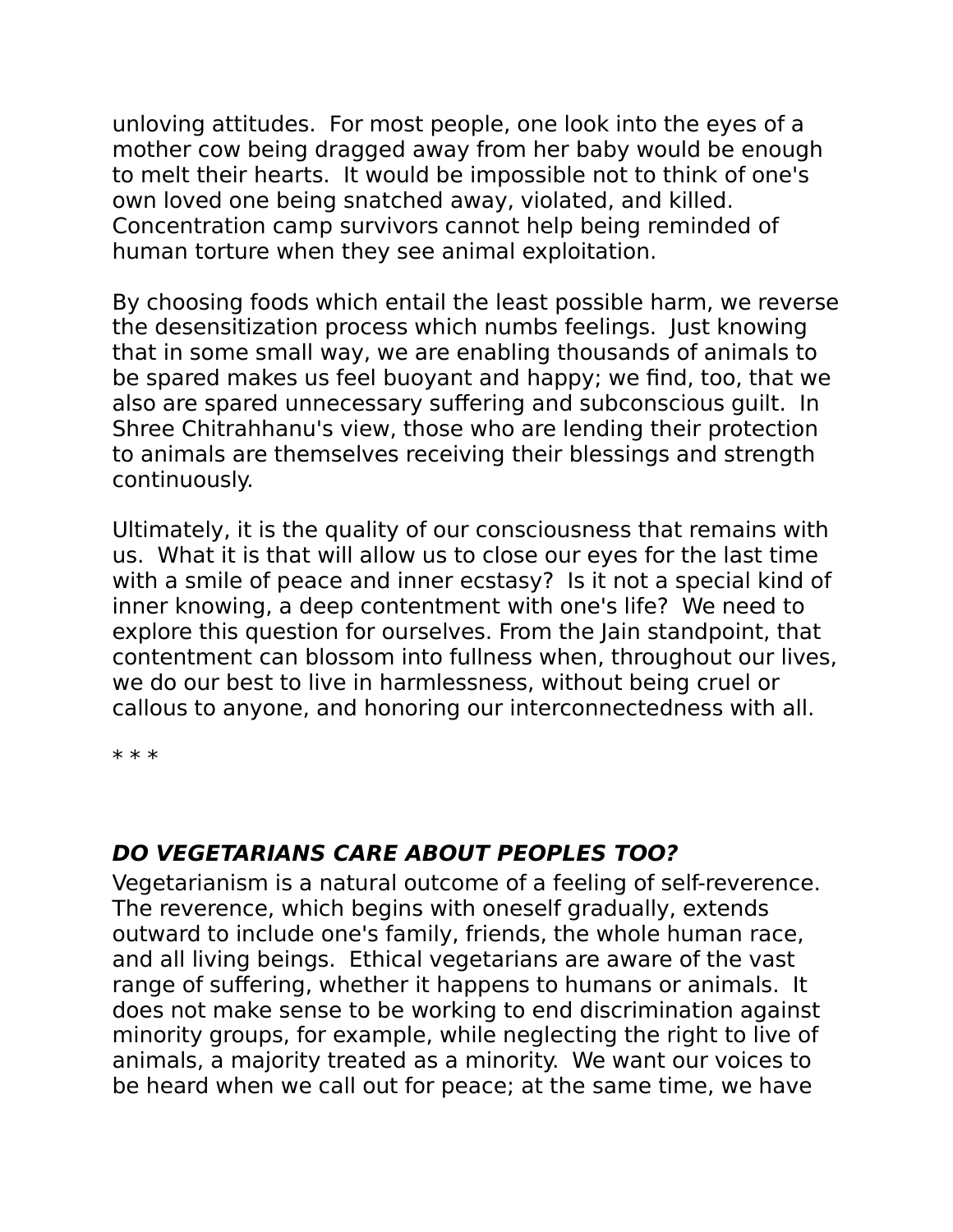no right to condone the bloody business of slaughterhouses through our eating habits.

Because animals are helpless and voiceless, without recourse to courts of law, many vegetarians speak out for them. We are Nature's eldest sons and daughters, says Shree Chitrabhanu, "It can be our joy to care for other forms of life as we would care for our own younger brothers and sisters."

If more people knew how listless, neurotic, and diseased animals become in overcrowded factory farms, without access to fresh air, sunlight, space, or exercise; and how much physical and psychological pain they suffer at the slaughter house, they would be more understanding of this point of view. Rather than avoid the issue, we need to become educated as to the realities of food production.

The choice of a vegetarian diet is an expression of a sincere consideration for the ecology of the planet as well. It suggests a more equitable means to produce, share, and distribute food among all nations. The growing of plants produces more food per person on less land. It takes seven acres of grazing land and ten pounds of vegetable protein to end up with one pound of meat, whereas only one acre of land can harvest four hundred fifty pounds of soy protein.

Millions of acres of land throughout the world could be brought under the plough and tilled while the practice of breeding animals diminishes. Then, soil erosion due to over grazing can be halted, and high quality foods such as corn, wheat, rye, and soybeans which are forced fed to cows and pigs in an effort to fatten them quickly could be used directly to feed starving people.

Even the amount of water needed to produce one pound of meat is at least twenty times and some times one hundred times as much as is needed to produce one pound of wheat or rice. Slaughtering animals requires hundreds of millions of gallons of water everyday. The wastes in these places, estimated at about two billion tons a year, mostly end up in waterways, polluting and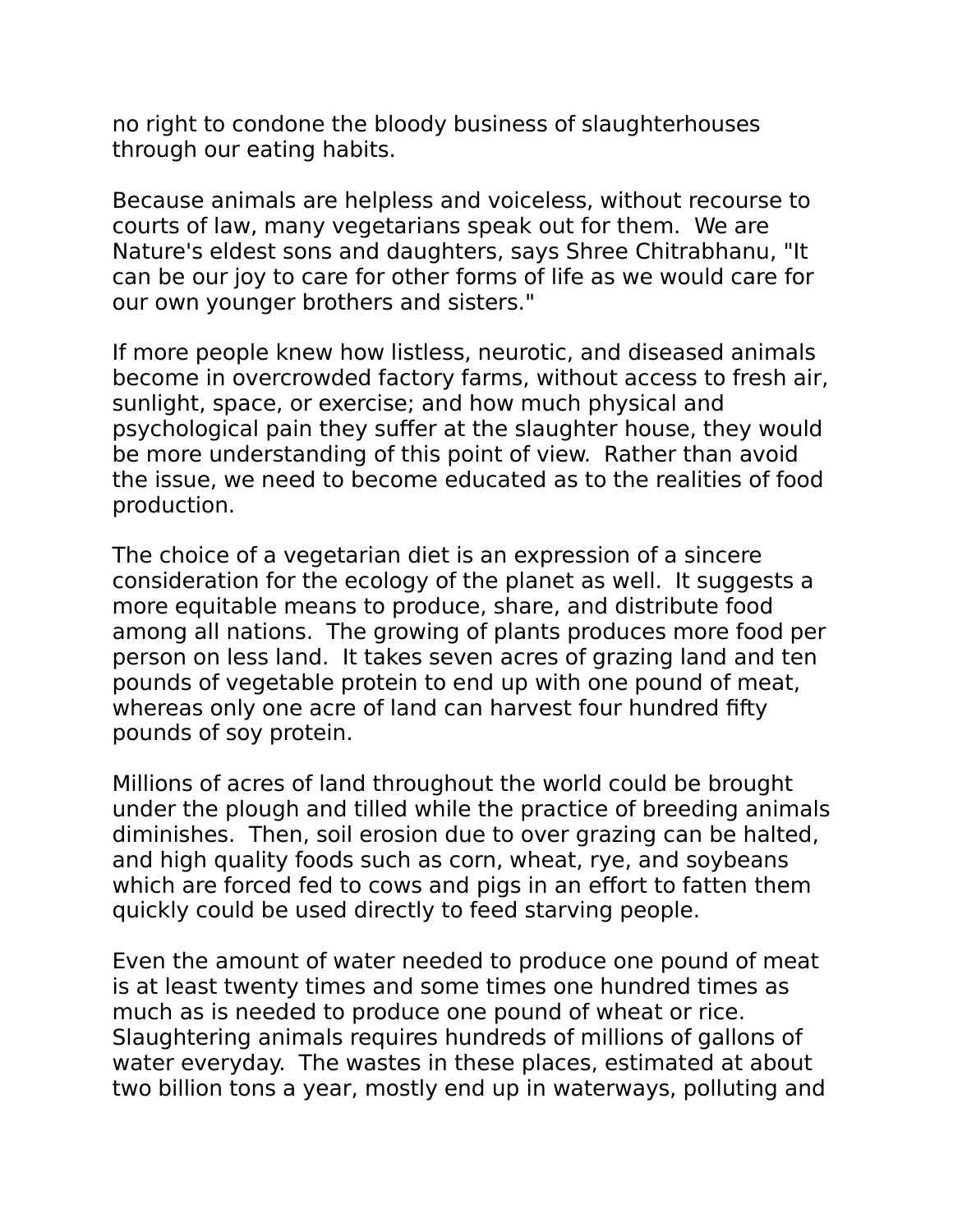killing thousands of fish, and creating a human health problem.\*

\*The information on ecology and health hazards was gleaned from Vegetarianism A Way of Life, by Dudley Giehl, Harper & Row Publishers, New York, 1979.

The Jain practice of Aparigraha or non-hoarding is part of the way of Reverence for All Life. It encourages people to think of other people's needs, to place a limit on their own, to treat planetary resources with respect and frugality, to end habits of profiteering and consumer greed, and to develop ways for everyone to receive adequate nutrition.

\* \* \*

#### <span id="page-15-0"></span>**HOW CAN REVERENCE FOR ALL LIFE AND VEGETARIANISM LEAD US CLOSER TO WORLD PEACE?**

Meat-eating is the small print; war is the blown-up picture," Shree Chitrabanu points out. It the seemingly small arena of animal exploitation, the seeds of war are growing. Why? Because each time we refuse to consider where our dinner has come from and at what cost to life and the environment, we are causing pain and devaluing life. As soon as something profit the taste buds, muscle power, a concept is more important to us than life itself, we are supporting and perpetuating a mentality which can lead to war.

The mentality which can treat other sentient beings as it they were feelingless machines\* is the same as that which can conceive of dropping bombs on whole populations and sending its own sons to carry it out. What is to prevent those who close their eyes to the pain of helpless creatures from closing their eyes to the pain and loss of human lives? once we become used to claiming no responsibility for such events, our minds become weak and spineless, and we allow someone else to do the slaughtering, someone else to die for us, someone else to push the nuclear war buttons.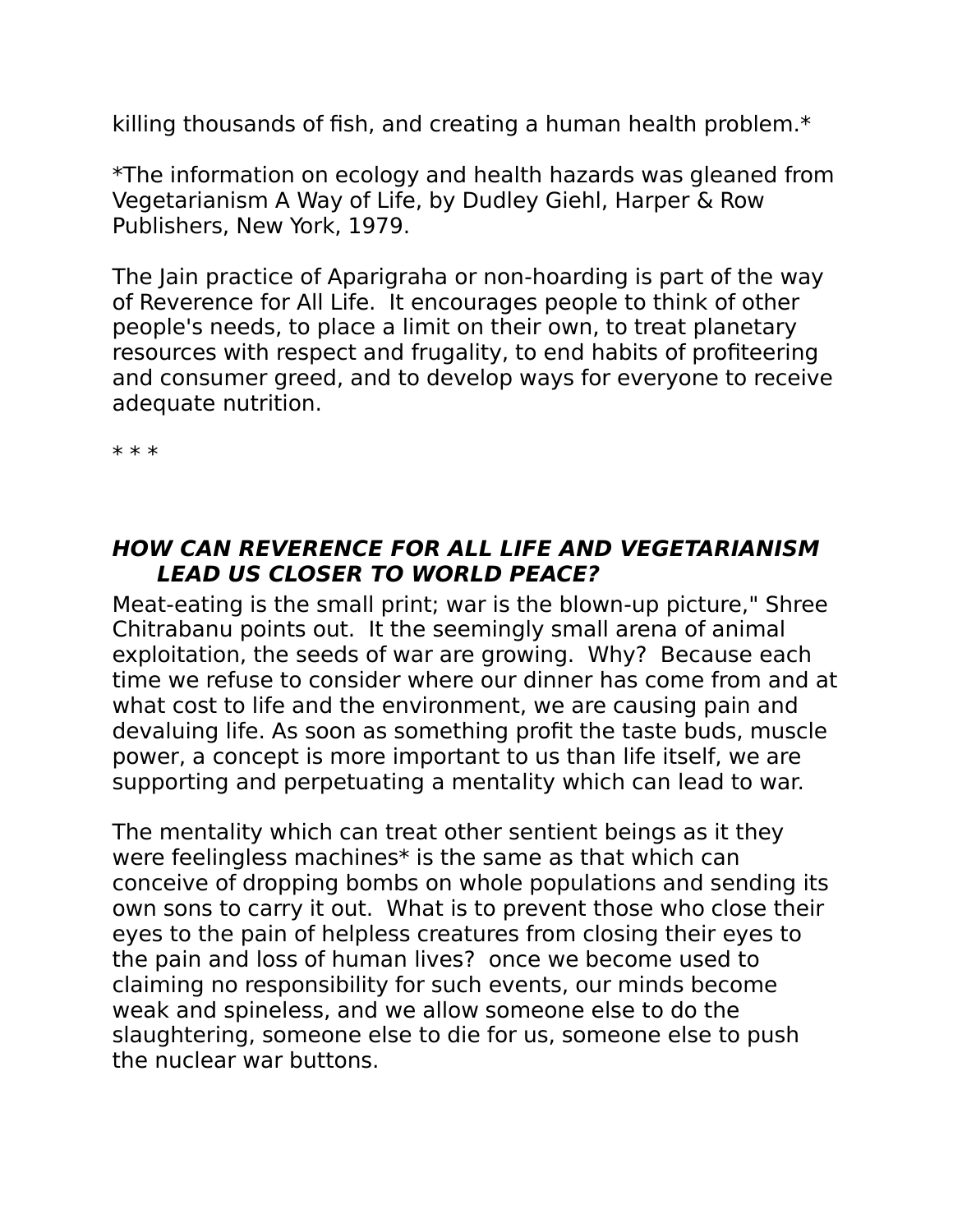\*In the USA alone, about 134 million mammals and 3 billion birds are slaughtered each year for food. Almost all are subjected to an assembly-line process. Chickens, turkeys, and other birds hang by their feet from a moving conveyor belt as their throats are slit, the blood drained out, and the feathers removed. Cattle are branded with a red-hot iron, dehorned, and castrated before being sent to feed lots. Millions die before ever reaching the slaughterhouse due to stress, the trauma of over exposure to heat or cold while being transported without food or water for one to three days, disease, or brutal handling. Cows, calves, sheep, and pigs are killed either with a sledgehammer (still the most primitive and widely used method) which may take several blows, a knife (used on fully conscious animals who are hoisted up onto a conveyor belt by one leg so as not to fall in the blood of a previously slain animal), or electric bolt pistol.

But we need to claim responsibility, at least in part, for whatever we do, whether it brings good or painful results. In this way, we will remove the blinders from our eyes. We need to see clearly that the misery we are indicting on others by default is already coming back to us like a boomerang, individually and collectively. Then we will not be afraid to acknowledge that indeed, the causes of war are in us, and that the greatest cause is this: ignorance of the preciousness of all life.

It takes courage to take a long look at our weaknesses, at our callousness, at our desire to avoid, shirk, and postpone responsibility. But the secret is that once we look at it, we are no longer in ignorance. The thorn in our consciousness is removed, and with it, the cause of our pain. This is what it means to experience the dignity of our own life. Then we cannot bear to cause pain to anyone and we stop violating the laws of life. The seeds of war cannot grow in such a gentle and aware consciousness.

Vegetarianism helps to initiate this new perception, because it jolts us out of seeing other lives through the cold eyes of the intellect as objects to be annihilated, dominated, or used. According to the Jain teaching, enemies do not exist. There are no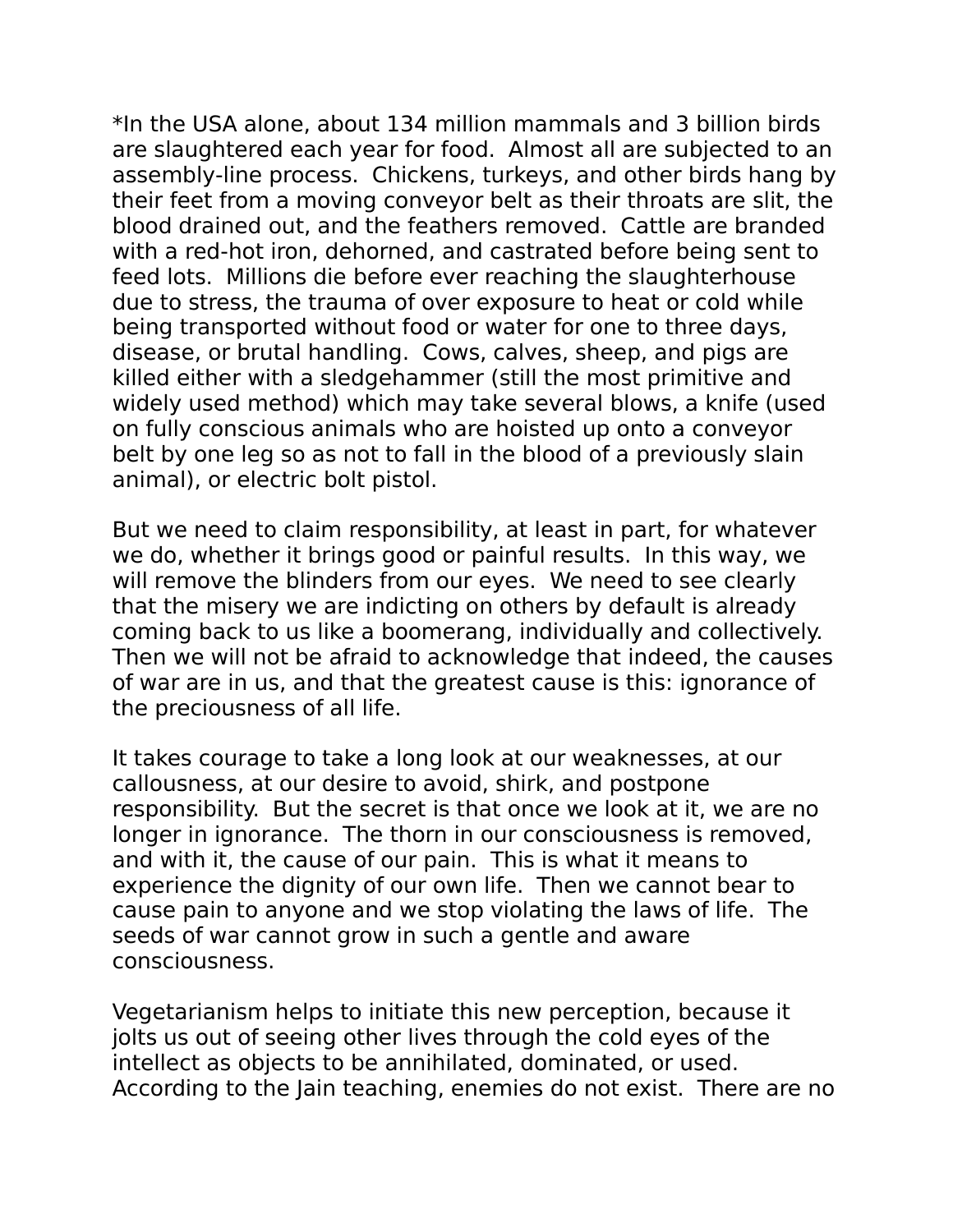opponents, no one lesser or higher. There are only fellow living beings. Each one of us is beloved to someone; none of us wants to be tortured or killed. If we can teach this to our children through our living example, the world will come closer to the peace it longs for.

\* \* \*

Rather than waiting for others to change, we start with ourselves. When we diminish the violent vibrations accumulated in body and mind, we start releasing our own healthy and positive energy. This creates a magnetic field around us which attracts vibrations of health, peace, loving kindness, and balance to us.

To those who disagree with us, we listen with understanding and unconditional friendship, honoring the life in each individual. Rather than be dogmatic or argumentative, we live and allow others to live. They have a right to their own thoughts and opinions. But we remain free from creating wars in the name of some patriotic, economic, religious, or other ism; peace will come in time my our valuing life above and beyond all other priorities. With this conviction, we plant seeds of loving kindness and trust nature to take care of them.

The liberty and equanimity of our spirit will make ultimately the greatest contribution to both our personal peace and peace on earth. As more of us realize and revere the intrinsic sanctity of all life, the collective power of our loving kindness can reach into all corners of the universe and heal it with its peaceful balm.

\* \* \*

Based on the Jain Philosophy and on the Teachings of Pujya Shree Chitrabhanuji

\* \* \*

Sivam astu sarva jagatah Parahita nirata bhavantu bhutagana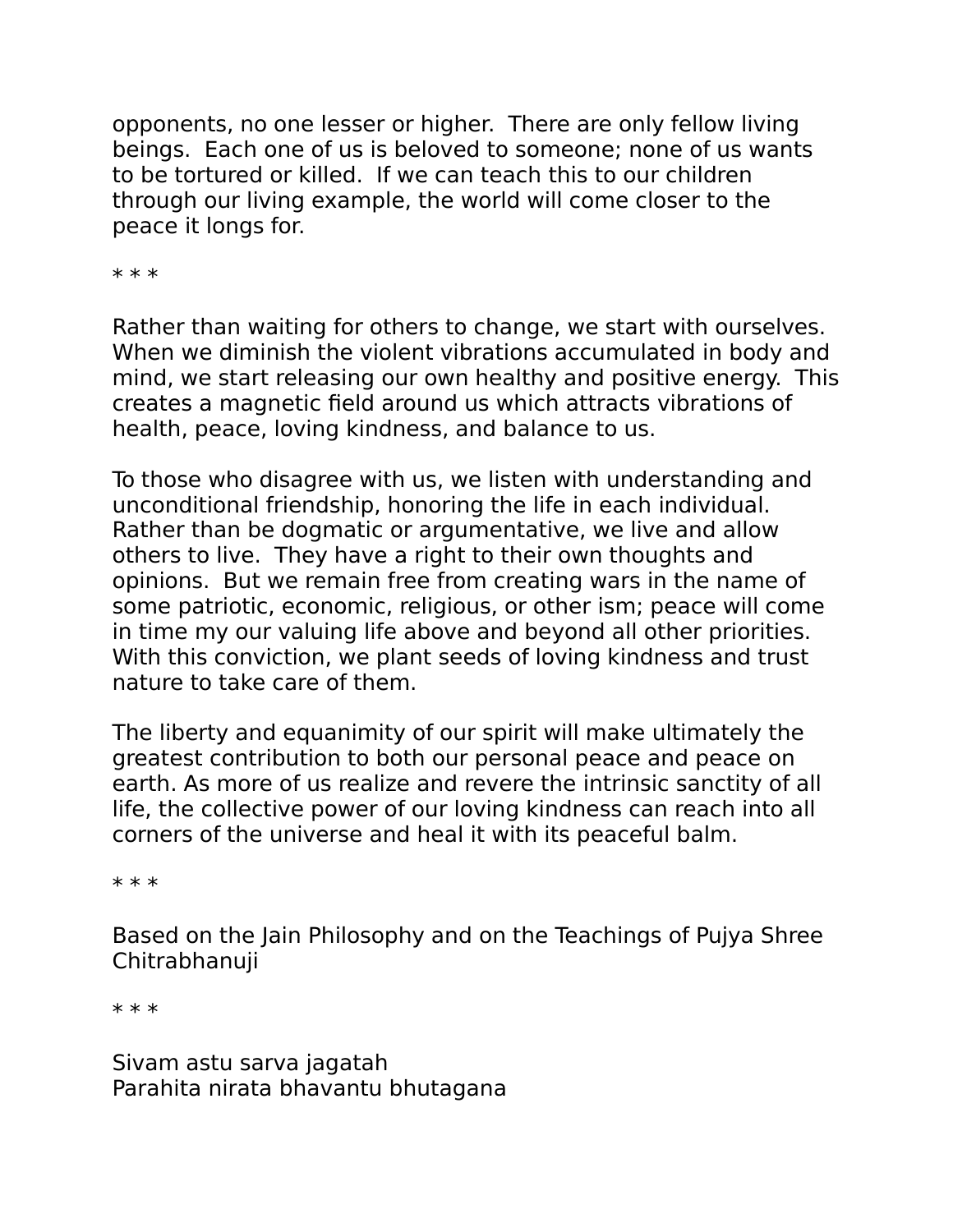Doshah prayantu nasam Sarvatra sukhi bhavantu lokaha

Blessings be to the entire cosmos.

May every one be completely engrossed in each other's well being.

May all weaknesses, faults, illnesses, and karmas be removed and evaporated.

Everywhere let everyone be in peace, prosperity, health, and bliss.

Compassionate APPEALS

Animals cannot speak, but can you and I not speak for them and represent them? Let us all feel their silent cry of agony and let us all help that cry to be heard in the world. --Rukmini Devi Arundale

Non-violence and kindness to living beings is kindness to oneself. For thereby one's own self is saved from various kinds of sins and resultant sufferings and is able to secure his own welfare. --Mahavira

The time will come when men will look on the murder of animals as they now look on the murder of men. --Leonardo da Vinci

Until we extend our circle of compassion to include every living creature we cannot enjoy 'World PEACE'. --Albert Schweitzer

'Thou shalt not kill' does not apply to murder of one's own kind only, but to all living beings and this commandment was inscribed in the human breast long before it was proclaimed from Sinai. --Leo Tolstoy

We should be able to refuse to live if the price of living be the torture of sentient beings.

--Mahatma Gandhi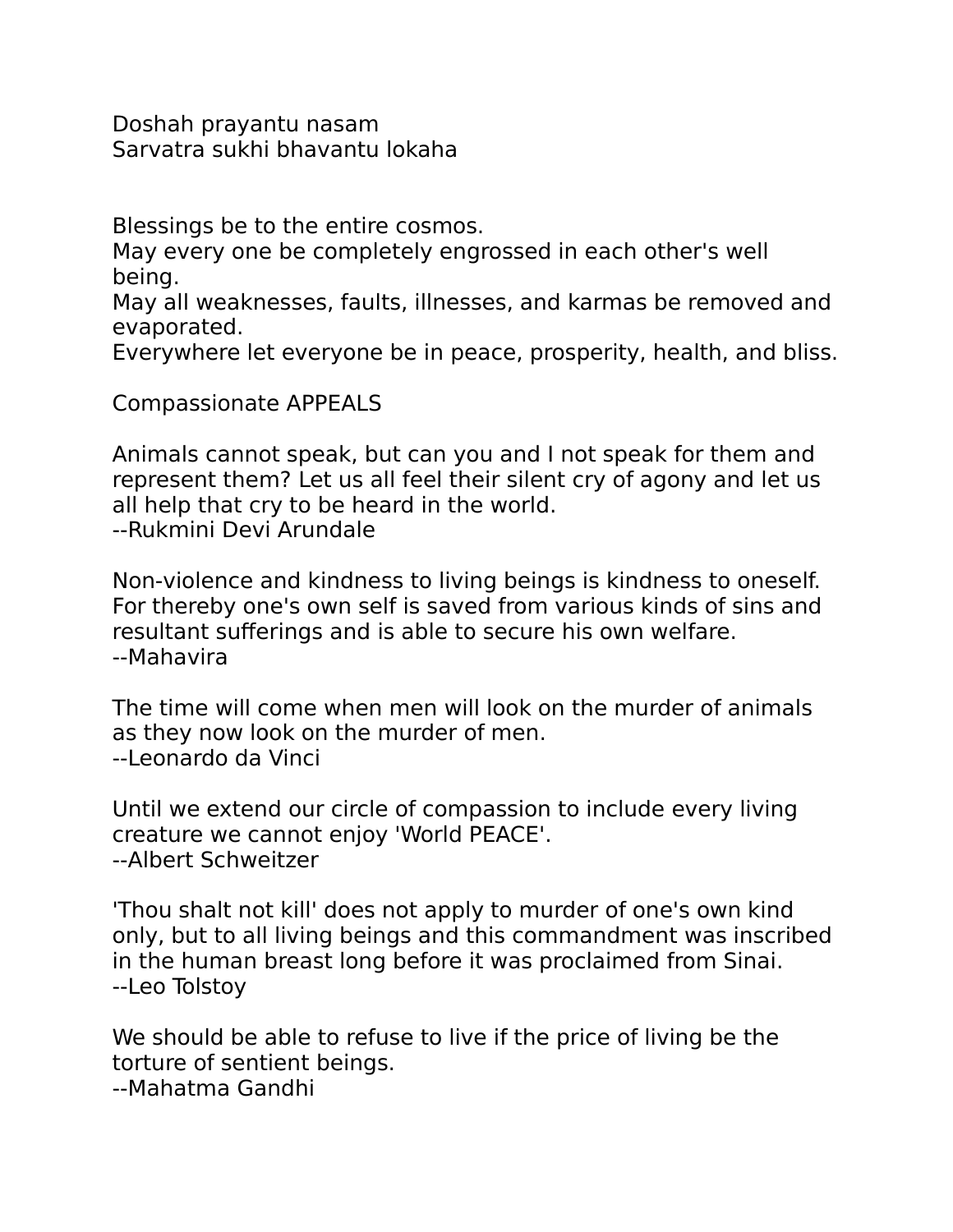The highest religion is to rise to universal brother hood; aye to consider all creatures your equals. --Guru Nanak

Let us pray that our food should not be colored with animal blood and human suffering. --Chitrabhanuji

Animals are our younger brothers and sisters, also on the ladder of evolution but a few rungs lower. It is an important part of our responsibilities to help them in their ascent, and not to retard their development by cruel exploitation of their helplessness. --Lord Dowding

The misery we inflict on sentient beings slackens our human evolution. --Dr. Annie Besant

Sympathy for the lowest animals is one of the noblest virtues with which man is endowed.

--Charles Robert Darwin

Blessed are the merciful for they shall obtain mercy. --Jesus Christ

Cruelty is the obvious cancer of modern civilization. --Rev. A. D. Beldon

I think that sacrifices of animals in the name of religion are barbarous and they degrade the name of religion. --Jawaharlal Nehru

Kindness multiplies fast and brings tremendous dividends. --Hope Sawyer Buyukmihei

Anything that can feel pain should not be put to pain. --R. M. Dolgin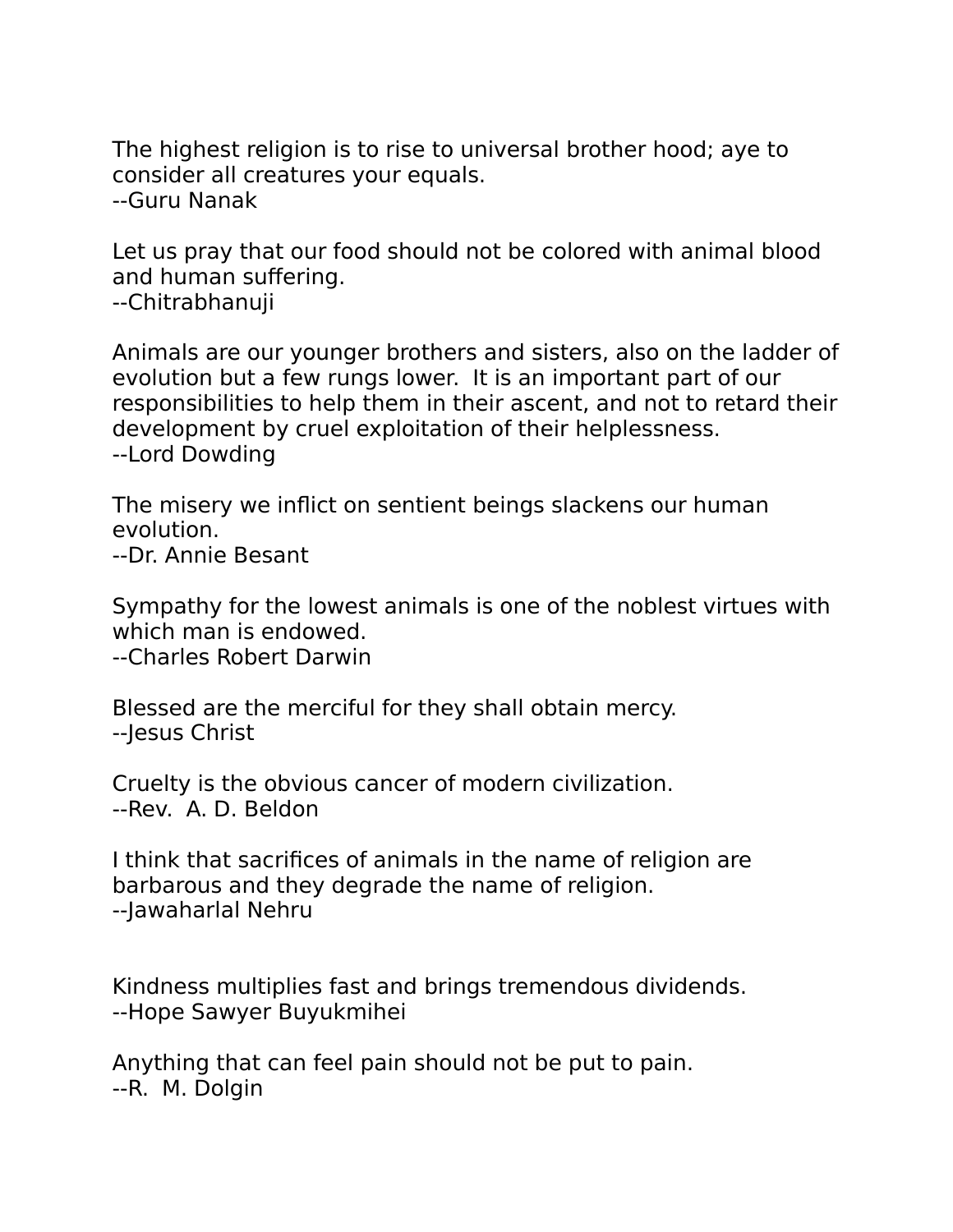No nation is truly free until the animal, man's younger brother is free and happy.

--T. L. Vaswani

If we wish for mercy ourselves, we must show mercy to all dumb animals.

--Joyce Lambert

Our enlightened posterity will look back upon us who eat oxen and sheep, just as we look upon cannibals. --Winwood Reade

Which religion gives the greatest joy to God? That which inspires human beings to practice Ahimsa and compassion to all creatures. --Vallabha Acharya

Your feasts and your ceremonials which are marked by animal sacrifices are a gateway to direct hell. --Bankey Behari

When a man wants to murder a tiger, he calls it sport; when the tiger warts to murder him, he calls it ferocity. --George Bernard Shaw

THE Immortal Song

May the sacred stream of amity flow forever in my heart,

May the universe prosper, such is my cherished desire.

May my heart sing with ecstasy at the sight of the virtuous,

And may my life be an offering at their feet.

May my heart bleed at the sight of the wretched, the cruel, and the poor,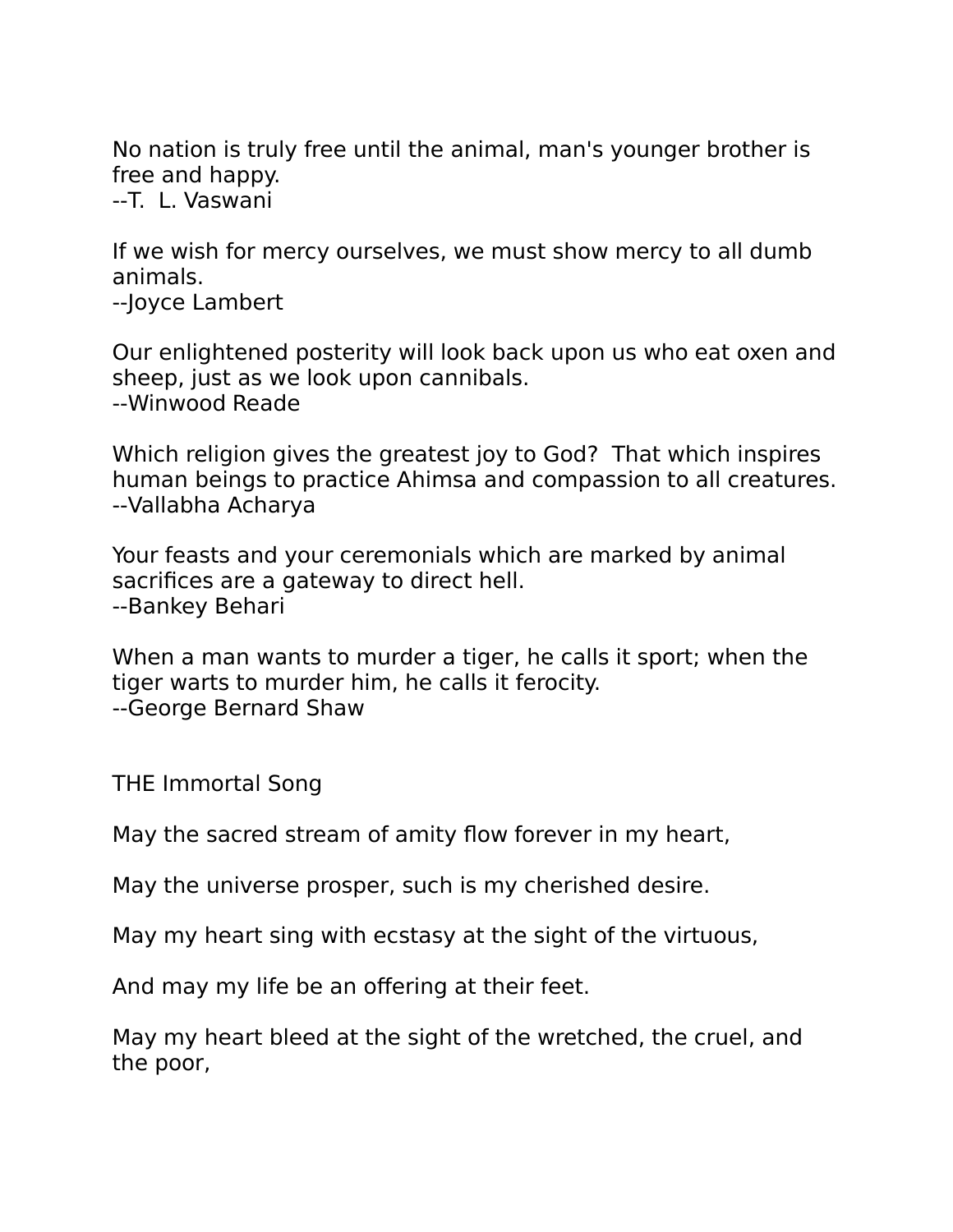And may tears of compassion flow from my eyes.

May I always be there to show the path to the pathless wanderers of life,

Yet it they should not hearken to me, may I bide patiently.

May the spirit of goodwill enter all our hearts,

May we all sing together the immortal song of human-hood.

--Chitrabhanuji

# SONG OF PEACE

We are the living graves of murdered beasts, Slaughtered to satisfy our appetites,

We never pause to wonder at our feasts, If animals, like men, can possibly have rights,

We pray on Sundays that we may have light, To guide our foot steps on the paths we tread.

We're sick of war, we do not want to fight, The thought of now fills our hearts with dread

And yet we gorge ourselves upon the dead. Like carrion crows, we live and feed on meat,

Regardless of the suffering and pain We cause by doing so. If thus we treat

Defenseless animals for sport or gain, How can we hope in this world to attain

The PEACE we say we are so anxious for? We pray for it, o'er hecatombs of slain,